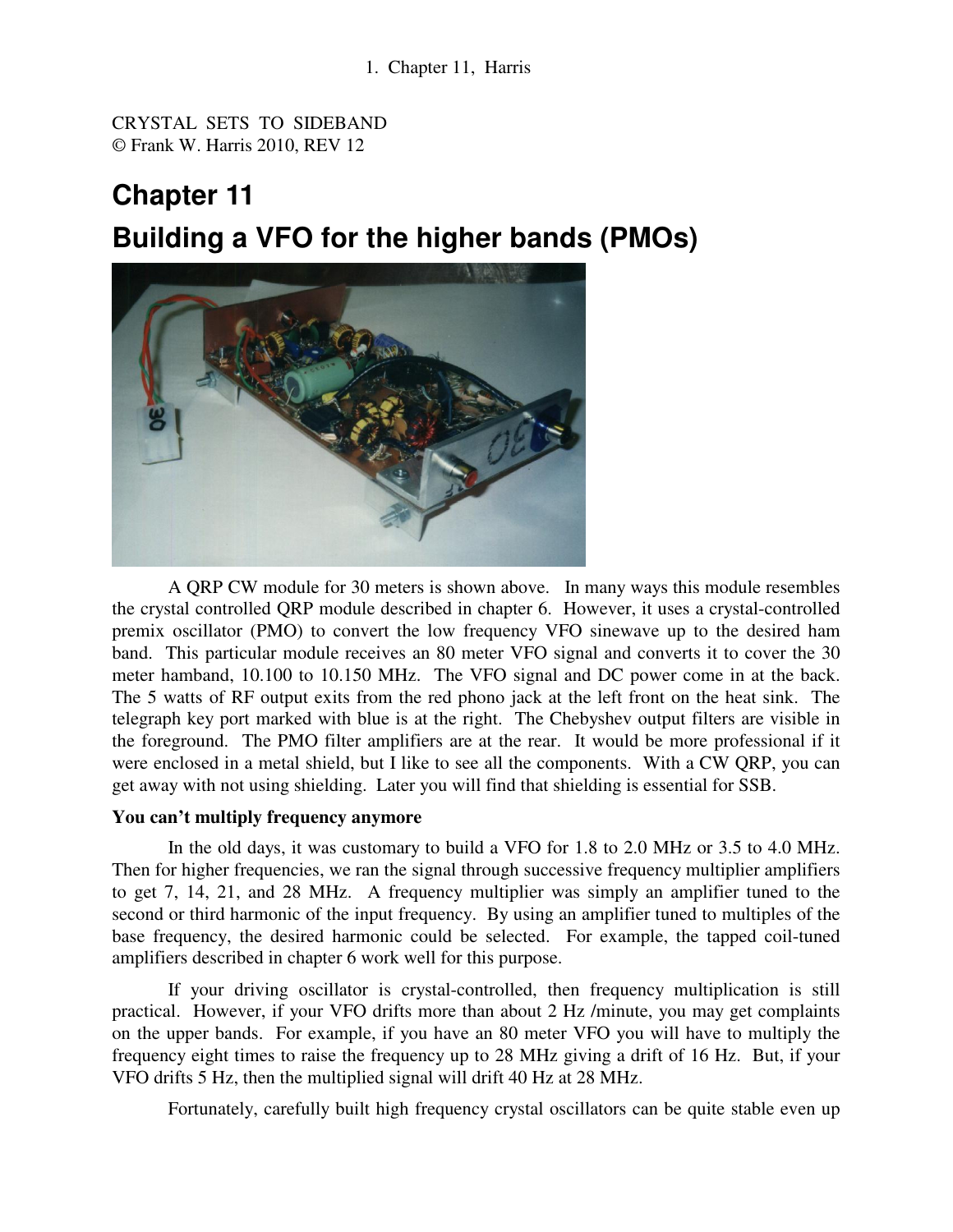to 30 MHz. The solution to the drift problem is to "add" a low frequency VFO to a stable high frequency crystal oscillator. These crystal oscillators are called *Pre-Mix Oscillators* or *PMOs*. A *mixer* performs the frequency addition by literally combining two sinewave signals. The composite signal contains, not only the original signals, but also signals with frequencies that are the sum and difference of the original frequencies. Filters follow the mixer to extract and amplify the desired frequency component. The process is illustrated by the block diagram of a 20 meter QRP transmitter shown below:



## 20 Meter 5 Watt QRP Transmitter Block Diagram

## **PreMix Oscillator method of frequency translation**

 In the diagram above, an 80 meter VFO is "converted" to 20 meters. The 80 meter sinewave is mixed with the output from an 18.000 MHz crystal oscillator. When the VFO is set to 4.0 MHz, the output from the mixer is a messy looking waveform that contains several frequencies, namely - 4.0 MHz, 18 MHz, 22 MHz, and 14 MHz. By tuning the next three amplifier stages to 14 MHz, the "contamination" goes away and we get a pure 14.0 MHz sinewave tunable up to 14.5 MHz. The crystal oscillator may contribute a Hz or two of drift, but basically, the drift on 20 Meters is the same as it was on 80 Meters. The mixer is comparable in function to those used in superhetrodyne receivers, but PMO mixers are much less critical. Low noise and extreme image canceling aren't necessary because both input signals can be as large as you like.

```
******************************************************************************
```
#### \*\*

## **CRYSTAL OSCILLATORS ARE STABLE, AREN'T THEY?**

A few years ago I thought I had the VFO problem conquered. I had just enjoyed a nine-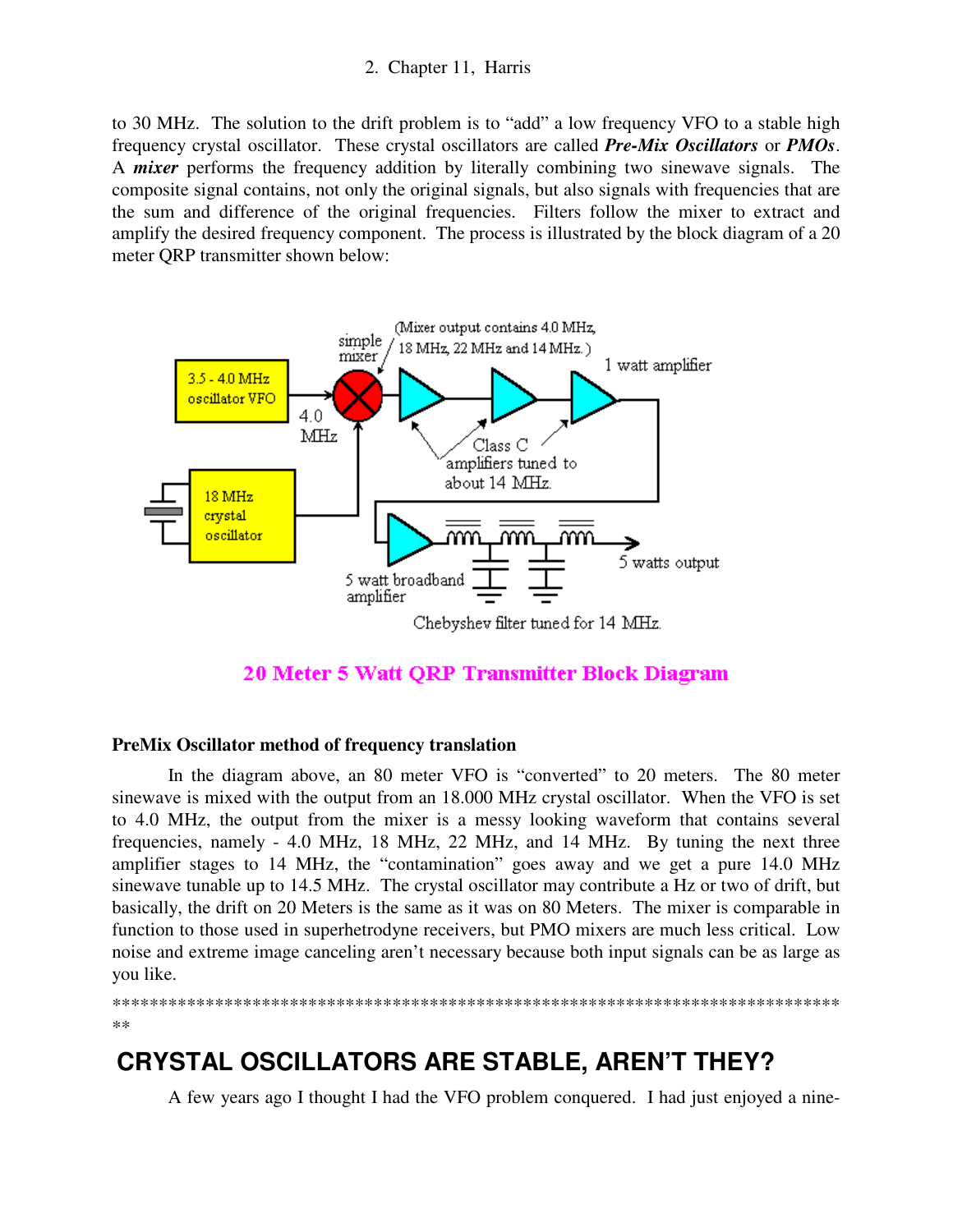month "VFO vacation." During this time my signal was so stable, that no one ever commented on it. I was quite proud of myself. Then I built QRP modules to get on 17 and 30 meters. Suddenly the complaints started up again and I was mystified. After all, I was using the same VFO. What had changed?

 I checked out my VFO. I discovered that, when it was cold, it drifted downward 20 Hz the first minute. Then, after a few more minutes, it stabilized and the drift was plus or minus a 2 or 3 Hertz /minute. Of course, by definition, whenever I start sending the VFO is cold. Therefore, unless I send for minutes on end, it must always be drifting. But even so, that didn't explain the 100 Hertz complaints.

Surely, it couldn't be the frequency converter crystal oscillators, could it? Crystals drifting!!?? Blasphemy! I checked out my 17 and 30 meter crystal oscillators. The 30 meter oscillator drifted downward 50 Hz the first minute, 25 Hz the 2nd minute and eventually stabilized 150 Hz below the starting frequency.

#### **Use HC-49 or larger crystals**

 The problem with my 30 meter converter turned out to be the crystal. The crystal was a teeny-weeny can, about 1/4" square and a 1/32" thick. It had come from my junk box and I don't know what size number it was. However, I've since concluded that all the tiny ones in my collection aren't as stable as the HC-49 or larger crystals. Little bitty overtone crystals are particularly bad. Yes, eventually they settle down and become reasonably stable. But by then you have switched the QSO over to the other guy. Now your oscillator is cooling off again so it will be ready to drift during your next transmission.

 Not all tiny crystals are bad. I have some little half-size 9.00 MHz HC-49 crystals that work extremely well in my receiver BFO and IF filters. I guess the lesson is that you need to check out your oscillator stability during that first critical minute. The drift after 5 minutes is interesting, but not very important for a ham transmitter.

## **TTL oscillator blocks**

 The 17 meter board had one of those sealed-in-a-can, TTL oscillator blocks. They're like an integrated circuit with the crystal and oscillator sealed in the same package. I used one because it was the right frequency and I happened to have it in my famous junk collection. Yes, I remembered to run it at a correct 5 volts TTL voltage, not 12 volts. My oscillator started out at the right frequency, but it ran surprisingly hot. Then it dropped at 25 Hz per minute. Although the drift slowed, the frequency never stopped sinking. I happen to have a big bag of various frequency oscillator blocks and they all did that. Every one I tried was terrible! All except the really high frequency ones - like 50 or 100 MHz. ... Those were really terrible. Some moved as much as 500 Hertz a minute. The only good news is that they're consistent. They all drift downward. It did not occur to me to try running the oscillator blocks at lower voltage, say 3 volts or lower.

## **Solutions to crystal drift**

 I could leave the crystal oscillators running continually. That might work with the ones that stabilize, but then I might be forced to listen to a harmonic of the oscillator signal in the receiver. No, thanks. I already have a couple whistling artifacts in my receiver. Notice that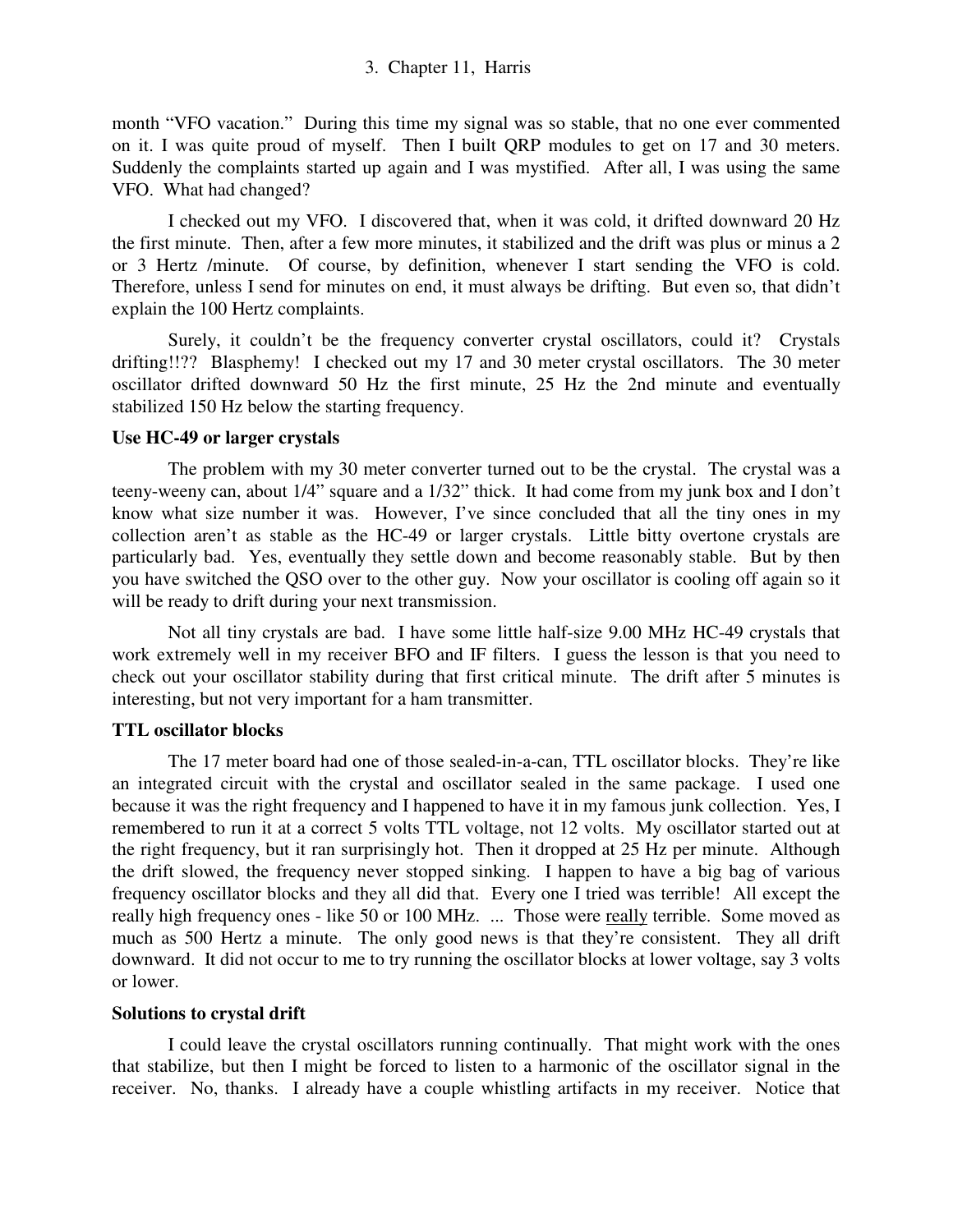vacuum tube oscillators might actually have an advantage in the warm-up problem. Since the tube filaments run continuously, a vacuum tube oscillator is always hot and a few milliamperes of plate current aren't going to change its temperature much. In the old days, temperature controlled ovens were used to hold crystal oscillators at constant temperature. I don't know how you feel about it, but that's too drastic for me.

#### **All oscillator circuits are not equal**



Two common crystal oscillator circuits

 The drawing above shows two common crystal oscillator circuits that I used in some of my first QRP PMO converters. The variable capacitors are used to trim the frequencies to the exact Hertz. *Both oscillators have the crystal connected to the base or gate.* (Remember that feature and you'll know which oscillators to be wary of.) In my experience, these base-connected crystal oscillator circuits drift downward when first turned on. Finally, after a minute or two, they stabilize.

#### **Plan your frequency converters so the drifts cancel**.

 Suddenly I understood why I received no complaints while using my 40-, 20-, and 15 meter crystal-controlled frequency converters. They used oscillators with the crystals connected to the bases like those above. However, the crystal frequencies were 4 MHz **above** the target band. As the oscillators drifted downward for the first minute, typically at 20 Hertz per minute, my 4 MHz VFO was also drifting downward at the same rate. For example, (25 MHz - 20 Hz crystal drift) minus (4 MHz - 20 Hz VFO drift  $= 21.000,000$  MHz. The result was a relatively constant frequency and no complaints. After a couple minutes the drifting stopped and the crystal oscillators were slightly more stable than the VFO.

 Notice that if these converter crystal oscillators had been **below** the target hamband, then the drifts would have been added instead of subtracted. It turns out that my receiver was designed this way. Oops! Oh well, no ham has ever complained about my receiver during a QSO. And of course receiver oscillators can run non-stop, so initial drift isn't a big deal.

#### **Butler is better**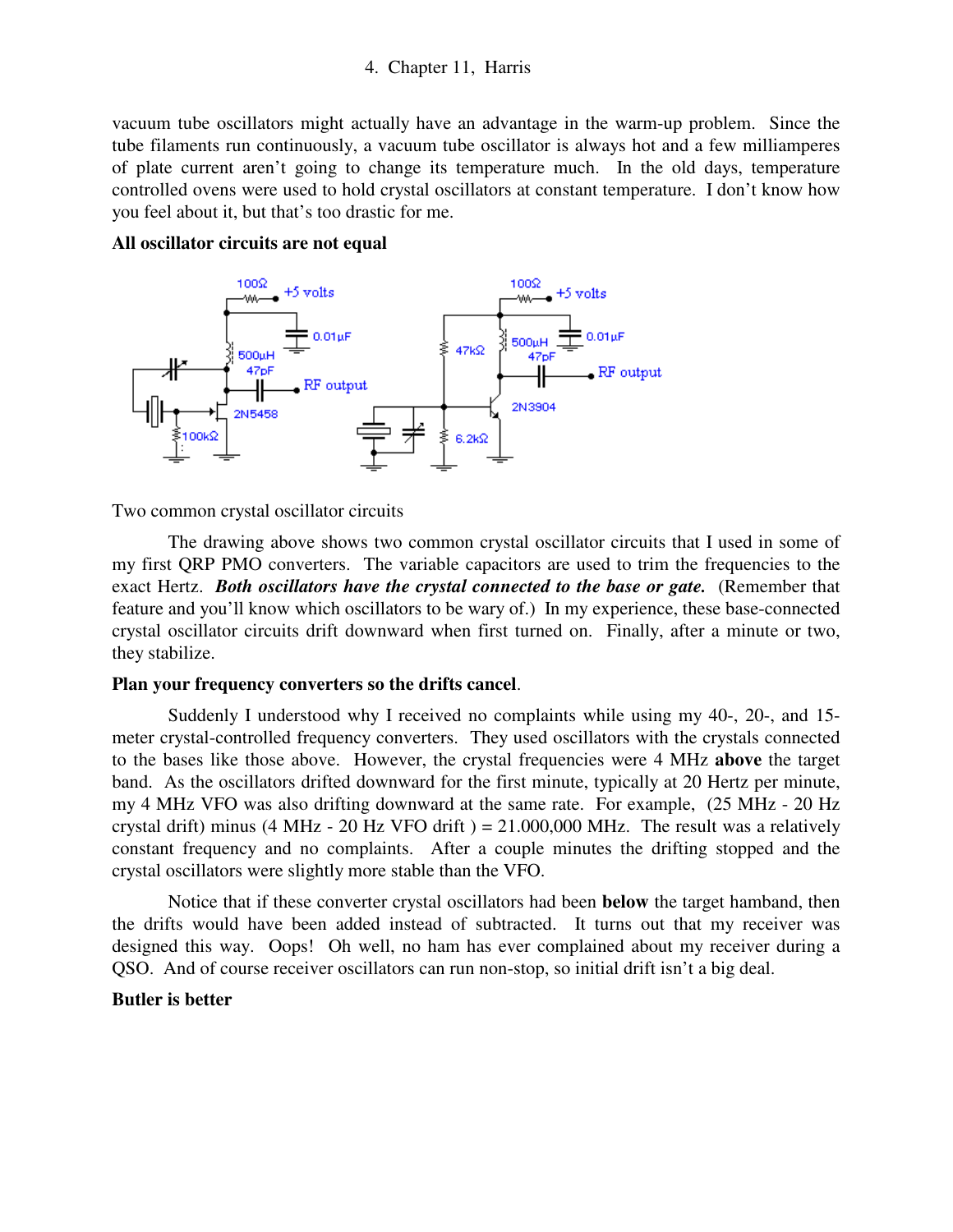

A Butler crystal oscillator

 I checked out every oscillator in my rig and discovered that some of them didn't drift when turned on. The stable ones used the Butler crystal oscillator above. Notice that *the crystal and its capacitor are in parallel with the emitter resistor.* The equivalent FET oscillator circuit works as well and maybe better. I don't really know why, but this circuit is stable the moment you turn it on. I suppose it's because the crystal has little voltage across it and receives little power to heat it. Anyway, Butlers typically drift no more than a hertz or two per minute. Two of my oscillators showed zero Hertz drift during the first minute. This is the same oscillator I recommended in chapter 6. Depending on your application, Butler also has the advantage that the series capacitor can pull the frequency lower than the base-connected oscillators above.



## **A VFO controlled QRP**

#### **QRP DRIVER FOR 20 METER CW (14 MHz)**

 My "standard design" for a CW QRP driver is shown above. Unfortunately each QRP driver covers just one band. However, once it's tuned and working, it covers the entire band without further tuning or fussing. I should mention that the same filter train can be designed so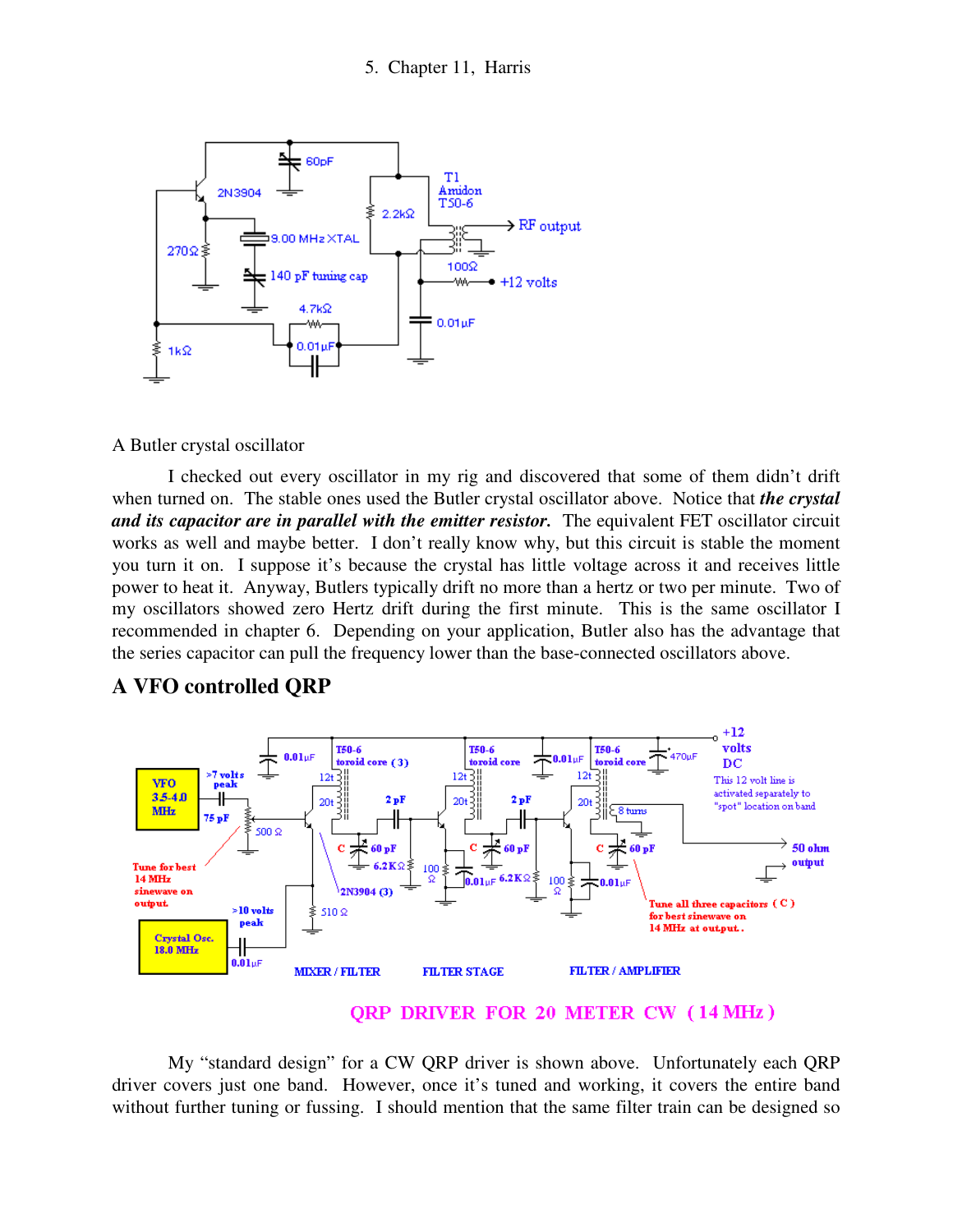that it could be tuned up for several different bands, for example 20 meters through 10 meters. But of course, changing bands would mean changing the crystal oscillator and retuning the entire chain for the new band – not exactly convenient band switching.

So far, I've built seven versions of this design covering 40 through 10 meters. Taken as a whole, the entire circuit shown above can be considered as a 14 MHz VFO. In other words, it took me all those parts to generate a stable sinewave on 14 MHz. A simple crystal oscillator using 14 MHz crystals generates the same result, but of course it will only tune a few KHz at best. Life is hard for us homebuilders in the  $21<sup>st</sup>$  century.

 So why didn't I build one driver that works on every band? Back in the vacuum tube days, that was easy to do. However, the spectral purity and stability of our signals back then was awful. Also tubes are much easier to work with. If you're a lightly-equipped tinkerer like me, you'll find that getting even one band working to modern standards is much harder than it looks. I suspect that's why hardly anyone does this kind of scratch-built homebrewing anymore. I strongly recommend you *start simple*.

## **Changing the direction of tuning**

 In the 20 meter QRP driver above, the 80 meter VFO is mixed with an 18 MHz local oscillator. Note that the oscillator could also run at 10.5 MHz. As an experiment I ran my 20 meter QRP with both 18 MHz or 10.5 MHz crystals. All I had to do was change the crystal and it worked well. The 14 MHz filter remained tuned up without any adjustment. The operational difference is that *the direction of the VFO tuning reverses.* As explained in the last chapter, this can be useful if you are using a varactor VFO and need to have the high frequency end of the VFO range tuning the lower end of a ham band.

## **The mixer needs a big local oscillator drive signal**

 The mixer stage in the above converter is just an RF amplifier made out of a bipolar 2N3904 transistor, much like the amplifiers in the filter train. This mixer is a class C amplifier stage with a 500 ohm emitter resistor. We can use class C because the input signals are much larger than 0.6 volts. One input, usually the VFO, feeds into the transistor base in the usual fashion. However, this drive level is adjustable with the input pot.

The local oscillator input is applied across the emitter resistor. I usually inject the higher frequency input across the resistor, but I've done it both ways. Unlike the input to the base, the input to the resistor has no amplification gain whatsoever. In order for the emitter signal to produce a big signal on the collector, all of the signal amplitude must be impressed onto the 500 ohm resistor.

What I learned the hard way is that, *the local oscillator drive must be strong enough to turn the mixer stage full on and off like a switch, cycle by cycle.* I use an input sinewave of at least 20 volts peak-to-peak. A wimpy little 2 volt crystal oscillator signal will produce little difference-frequency component in the output and it will take many stages of filtering to extract the desired frequency. To get 20 volts pk-to-pk signal drive, I had to amplify the output of the crystal through an amplifier stage before it went into the mixer. I threw out two boards before I figured this out. (I'm a slow learner.)

On the other hand, the second input signal, the VFO, can be small because it is amplified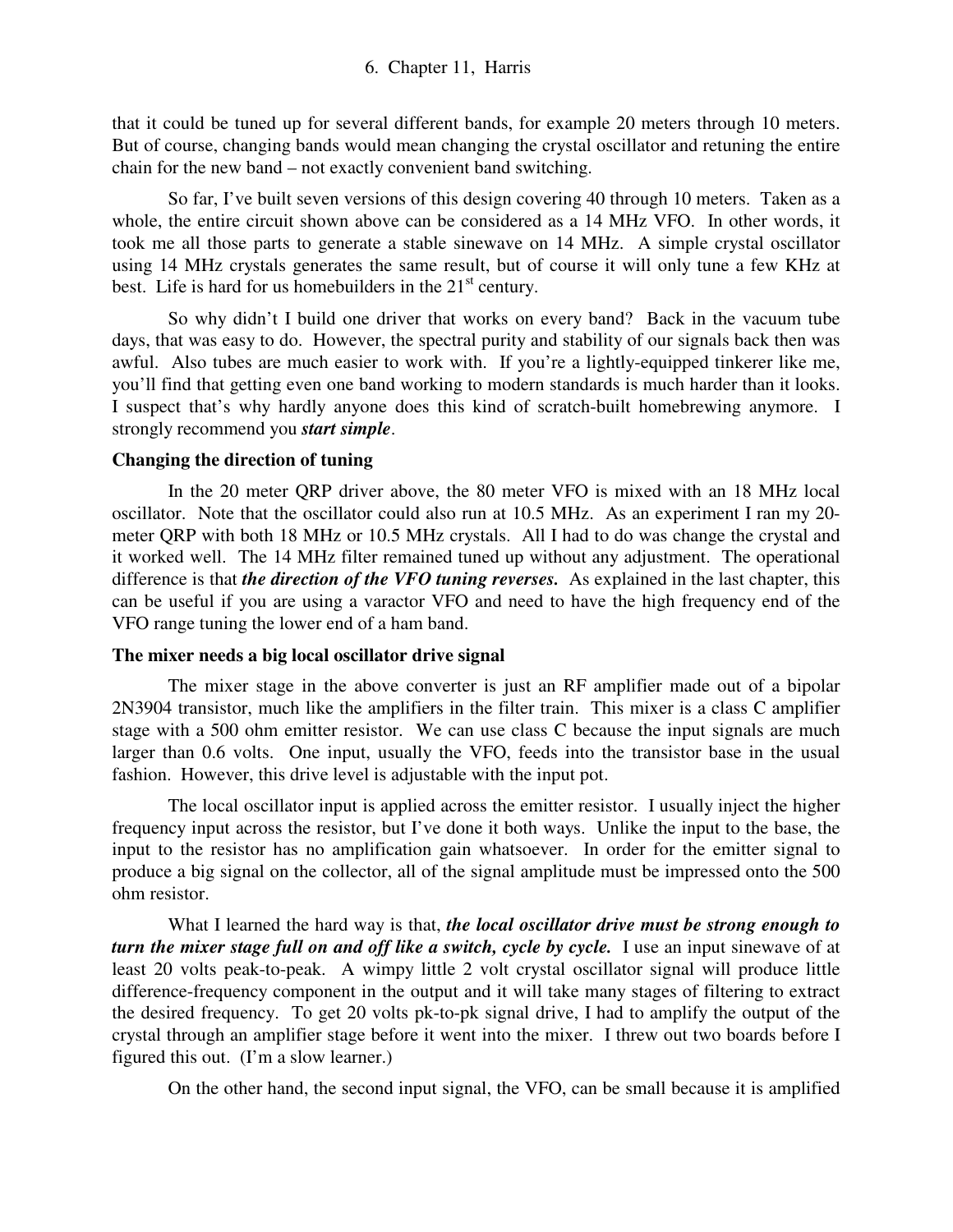by the transistor. Later, when you're tuning up the whole filter/ amplifier string for best output, you'll find that the maximum output and purity occurs at a specific setting of the input pot. The optimum VFO input level is not simply maximum input.

 The LC filter/ tank circuit on the mixer collector is tuned to the desired sum or difference frequency. Using the formulas in your CWS (Amidon) T50-6 core literature, calculate the inductance needed to go with your trimmer cap to resonate at the desired band, just like we did back in chapter 6. I found that T37 cores were too small and didn't produce the gain per stage that I got out of the T50s. In contrast, the T68 cores were unnecessarily large.



**Dual gate MOSFET mixers** 

 The principal advantage of the bipolar transistor mixer shown earlier is that *it's cheap*. I began using dual-gate MOSFET transistor mixer stages in a receiver project and found them superior in several ways. A dual gate MOSFET is a small RF transistor with *TWO* input gates. Otherwise, in principle a dual gate works just like the power MOSFETs described in chapter 6. Since both gates have lots of voltage gain, small signals may be used on both inputs. I found that each gate only needs 2 volts peak-to-peak and the output is much easier to tune and filter. Unfortunately dual-gate MOSFETs cost at least \$7 each compared with 20 cents. This saves me some complexity and my later converters usually used the pricey mixer. I have used NTE-221,



NTE-222 and NTE454. This application is quite uncritical and I believe any dual gate will work well. You will find that mixers in superhetrodyne receivers are not so uncritical.

#### **The economy dual gate mixer**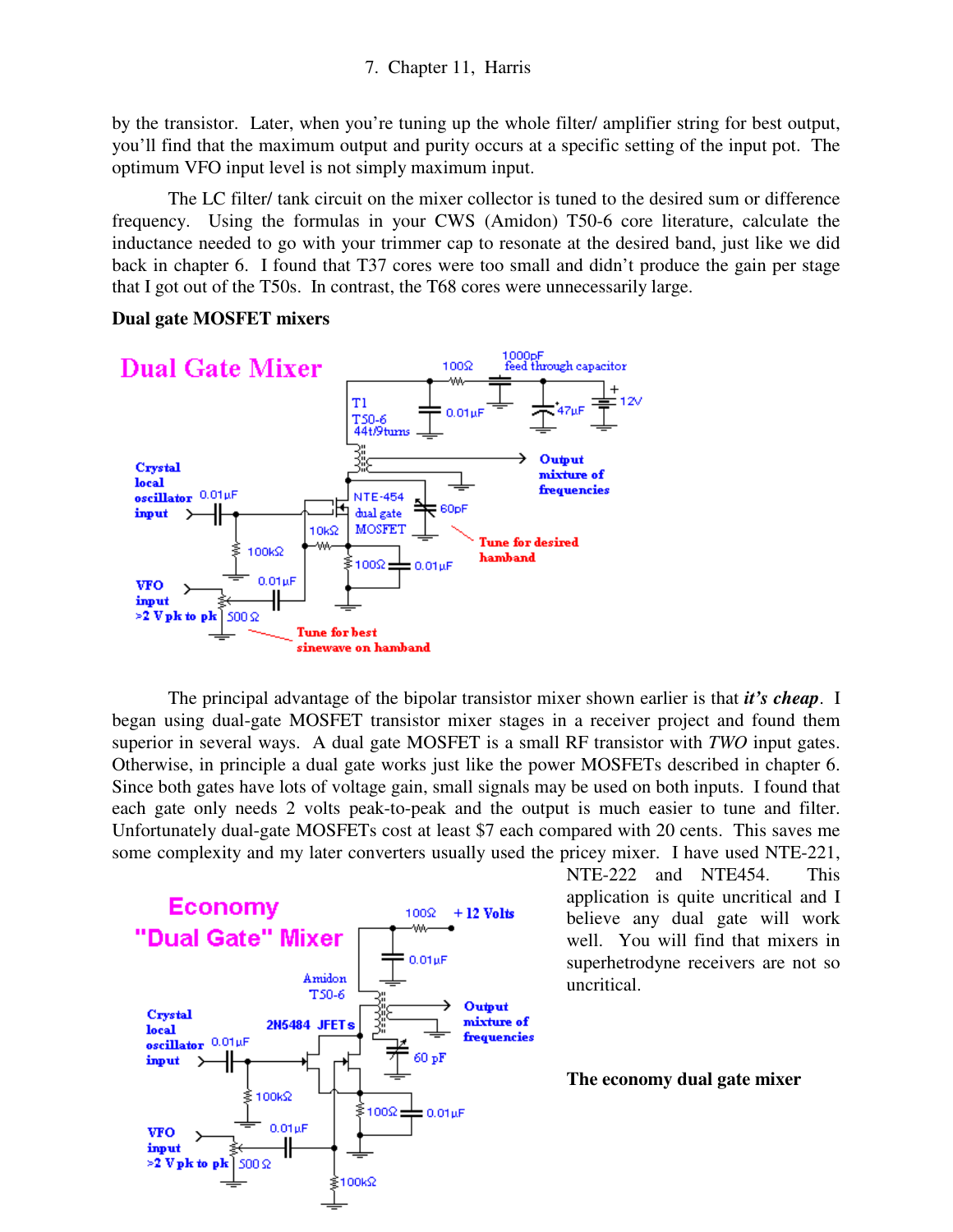The "dual gate mixer" shown above is made from two paralleled JFETs. Two JFETs are about a tenth the price of the MOSFET and solve the cost and availability problem. Like the dual gate MOSFET, this circuit has the advantage that both inputs have gain. The two circuits are interchangeable for this PMO application. Notice that the VFO input goes to a 500 ohm pot and may be adjusted.

If you are really miserly, you can use the same trick with parallel bipolar transistors. If



both input signals are small, both transistors will need forward bias, the 33K resistors. If one of the inputs is large enough, say 5 volts peak or larger, you won't need the forward bias for that input. This circuit should be plenty sensitive for a receiver mixer. However, because it has PN junctions, it will be noisier than the dual–gate MOSFET mixer and I don't recommend it for receivers.

#### **Tuning the mixer**

 When you first apply the two input frequencies to the mixer stage, the scope will show a messy,

complicated waveform on the collector (or drain). It will be impossible see what setting of the trimmer capacitor on the drain is best. The first step is to disconnect the input frequency that is farthest from the desired output frequency. Now it will be easy to tune the trimmer for maximum gain. For example, in the 20 meter filter train above, tune the first mixer/ amplifier to the crystal frequency of 18 MHz. When it's peaked at 18 MHz, look to see if the trimmer is at or near maximum or minimum capacitance. If it is near minimum capacitance, but not quite there, the mixer stage should tune up well at the lower frequency, 14 MHz. If the gain at 18 MHz is maximum while the capacitance is tuned to either minimum or maximum, then you know that your toroid coil has too many or too few turns.

Later in the receiver chapter (13) and the sideband chapter (15) there are examples of untuned, broadband mixers that could also be used. Broadband mixers don't need tuning and they are less likely to self-oscillate. However, they have less gain and you may need more stages to reach the same power level.

## **Filtering the desired frequency from the mixture**

 At the mixer drain (or collector) there are four frequency components and you must filter the one you want into a pure sinewave. I first considered using complex Chebyshev filters as described in the Handbook. I was discouraged by the many inductors and capacitors needed to achieve the desired "pure" output. Eventually I realized that Chebyshev filters have the virtue that they can be designed for arbitrarily low impedances, that is, high power signals. In the PMO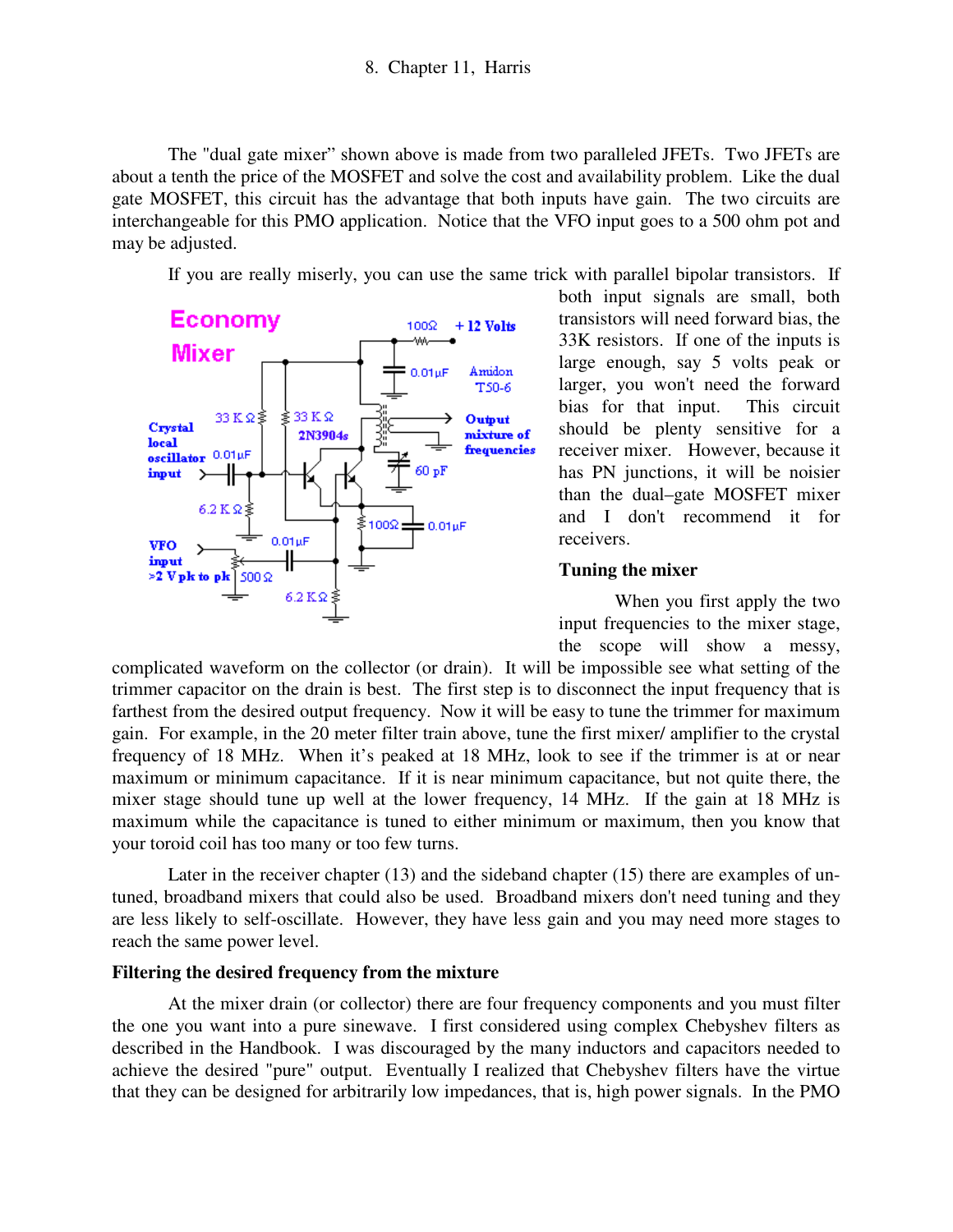application here the signal is extremely high impedance and some relatively simple parallel LC filters are adequate. Chebyshevs are not needed. This approach is illustrated in the SSB transmitter in chapter 15.

My CW transmitter uses two sharply tuned amplifiers as filters, just like an IF amplifier in a receiver. The ease of filtering depends on how far the desired frequency is from the local oscillator and other mixer products. For example, on 14 MHz, the 4.0 MHz VFO is 28% of the desired frequency. 14 MHz compared with the 18 MHz crystal oscillator is 77% of the desired frequency. This is pretty close but not a problem. Now suppose we use a 32 MHz crystal on 10 meters (that is, 28 MHz). With a 4.0 MHz VFO, the desired frequency is 88% of the crystal frequency. You will find that tuning this is much more "tweaky," but still practical. In general, having the crystal oscillator *BELOW* the desired frequency makes tuning the filters easier.

In summary, the tuned amplifier approach is reliable for CW and is extremely hi-Q. It can separate frequencies that are quite close. However, it is not suitable for use in an SSB transmitter because the hi-Q amplifiers tend to self-oscillate during pauses in the speech signal.

#### **Bandpass "filter amplifiers"**

 Each amplifier stage is essentially like the bipolar transistor mixer shown earlier. However, the emitter resistor is bypassed with a capacitor so that, from the point of view of the RF, the emitter is connected to ground. The purpose of the RC in series with the emitter is to stabilize the gain and reduce the DC current drawn by the stage. You may use either class A or class C amplifiers. I often use class A amplifiers, meaning the stage is biased "on" at all times with a 33K resistor, just as we did back in chapter 6. Class A amps draw more current than class C amplifiers that are basically the same circuit. However, they handle wave components of any amplitude. Or to say it another way, class As work over a wider range of input amplitudes and don't introduce harmonics that must be filtered out.



An RF filter/ amplifier stage

Two stages of filter amplifiers are shown above. Including the tuned mixer stage, three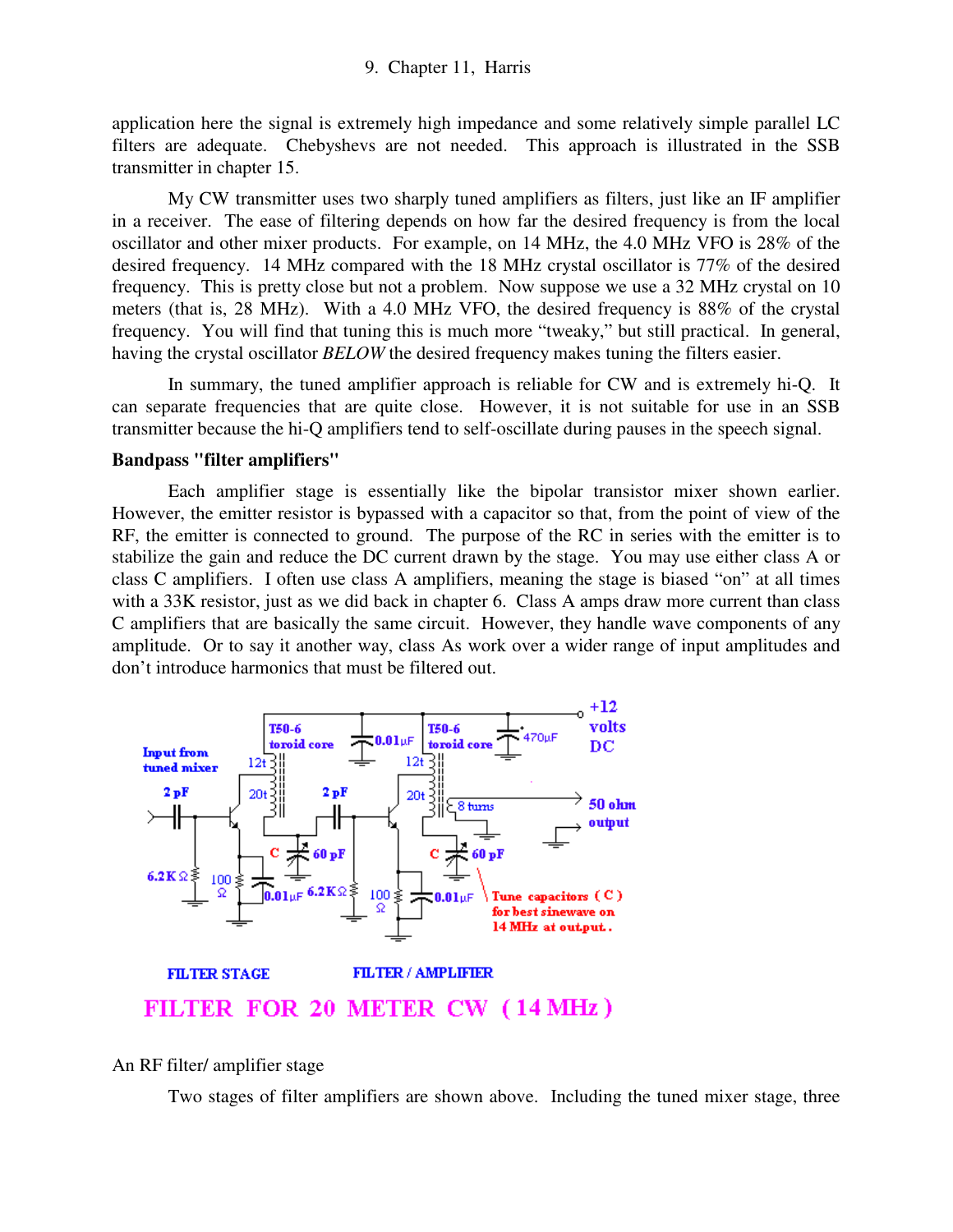stages of tuned amplifier were enough for any HF band using an 80 meter VFO. However, as explained earlier, when you are trying to separate two frequencies that are only 10% different, using only 3 filter stages is just barely practical. If you are having trouble getting a pure sinewave, just add another tuned stage. As shown above, the above stages are class C. If desired, you could forward bias these amplifiers on with 33K ohm resistors and convert them to class A amplifiers. In this way, they could handle smaller signal levels.

## **Use tiny interstage coupling capacitors**

*The BIG SECRET* in making "filter amplifiers" work is to *use tiny coupling capacitors between amplifier stages.* Notice the 2 PF capacitors between stages in the diagram above. The purpose of these amplifier stages is *filtering, not power gain.* The LC circuit "rings like a bell" when the input contains a frequency that resonates with the LC. This ringing exaggerates the desired frequency component. If you load the LC circuit by trying to couple significant power to the next stage, it's like putting your hand on a ringing bell - the ringing will be damped and the filter effect dies. *To avoid damping the ringing, use tiny 2 pF capacitors.* OK, on 80 Meters maybe 5 pF is acceptable. And on 10 meters 1 pF would be better. However, 2 pF works over the whole HF spectrum. Notice that if you use large coupling capacitors, say 50 pF, that 50 pF becomes part of the LC resonance and will dominate the tuning and lower the Q. Also remember that your scope probe contributes another 5 pF or so. To make a final adjustment of a filter stage, you must put the probe on the output of the stage *following* the one you are adjusting.

 With one stage of filtering after the mixer, the waveform will still look "messy" on the scope. But after two stages of filtering it should be possible for your frequency counter to lock onto the correct frequency. As you tune the VFO, the reading on the counter should track solidly with no drifting and dancing digits. When properly tuned, the sinewave will look nearly perfect on the oscilloscope after two stages of filtering. When you first try to tune up all three stages at once, you may be frustrated, but keep trying. When your counter "locks" onto the desired band, look at the ringing on the trimmer of the last stage with the scope while tweaking all the previous stages for the best sinewave. Notice that perfection occurs when you trim the input level of the VFO on R1. Now you see why the input is applied through a trim pot.

#### **Where to get crystals for your local oscillators**

 Yes, you need a separate crystal for each band. Fortunately, when using an 80 meter VFO, standard microprocessor frequencies can cover the major ham bands. (e.g., 11 MHz, 18 MHz, 25 MHz, and 32 MHz cover 40, 20, 15, and 10 meters, respectively.) Mouser Electronics and Digi-Key sell these for about \$1 each. For WARC bands and 160 Meters you may have to spend some money or be creative. As explained earlier, don't use those TTL oscillator blocks. The cheap ceramic resonator "crystals" are also a poor idea. Significant drift is not worth saving a few dollars.

## **The QRP power amplifier stages**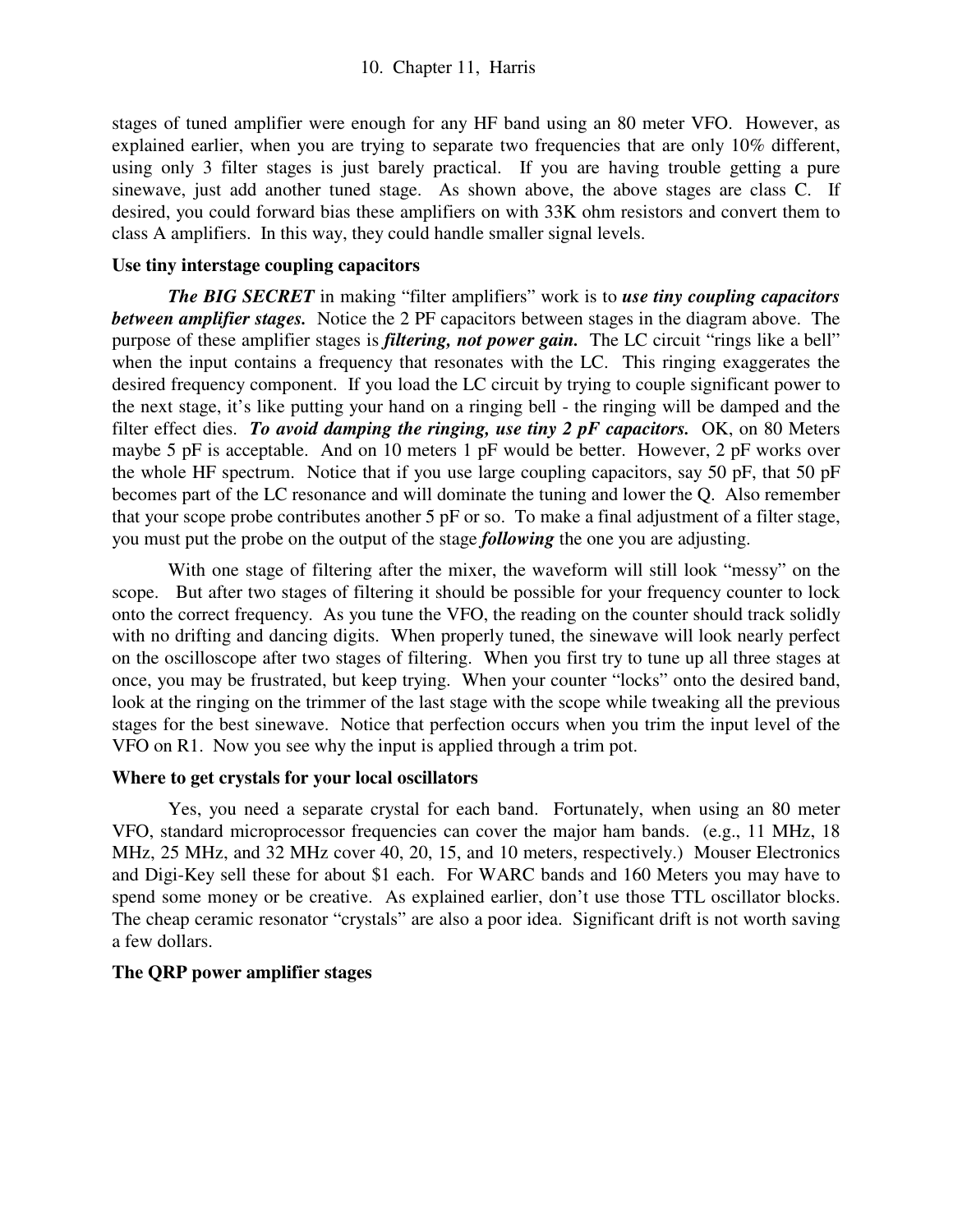

 Your VFO now tunes the HF band of your choice. To increase the gain of this signal up to 3 to 5 watts, you will need two or three stages of power gain as described earlier in chapter 6. My QRP boards use two power amplifier stages. The first is a tuned stage. The second is a broadband amplifier followed by a Chebyshev lowpass filter designed for 50 ohms. This scheme seems to combine the advantages of both systems. For example, suppose I connect the QRP output to a non-inductive 50 ohm dummy load. All seven QRP boards I have built have no trouble delivering a clean sinewave into a dummy load. That is, tuning is easy until you have to connect it to a real antenna or to a final amplifier.

#### **Tuning the QRP output to an antenna or amplifier**

 Suppose after tuning it up with a dummy load, I connect the QRP to a high power final amplifier or to an antenna tuner. Suddenly I discover that the QRP output is badly distorted. The output stage broadband amplifier may even go into "noise mode." If I had designed both stages as broadband, I wouldn't have anything to adjust. Strange as it seems, tweaking a tuned stage will usually match up the broadband output stage to my final amplifier. In general, the lower the frequency, the easier it is to match stages and the antenna. Matching 80 and 40 meters is as easy as falling off a log. 10 meters is tough and I still haven't gotten my linear final (described in chapter 12) to put out more than about 20 watts on that band. Needless to say, I am in awe of guys who homebrew transistorized UHF rigs.

 In summary, when you build an amplifier input that is nominally designed for "50 ohms resistive," you may find that it has lots of reactance (inadvertent capacitance and/ or inductance) and is quite different than planned. Notice that Chebyshev filters are designed for specific input and output impedances. In other words, filters don't filter when they are mismatched.

#### **Spotting with a VFO**

 Now suppose you are on an upper band using your new VFO driven QRP. You hear a station calling CQ. But if you key your transmitter and adjust the VFO to the same frequency as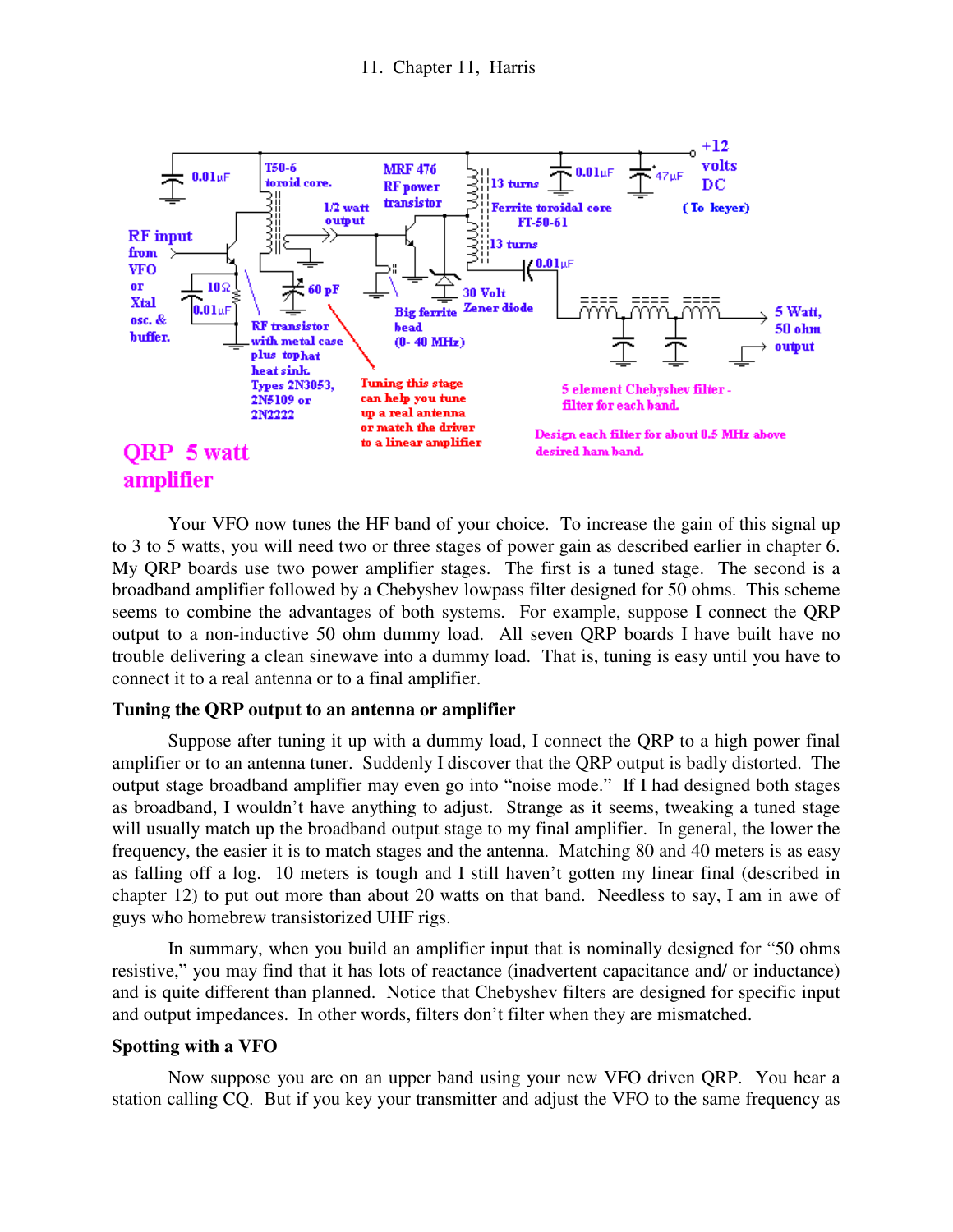the station, you will be sweeping the band with your transmitter and making yourself unpopular. Besides, you have probably wired the antenna and power supplies so that the receiver shuts off while transmitting. In order to hear your own QRP in the receiver, you need to turn on those parts of the QRP that generate the desired frequency, but not the power amplifiers. You also want the antenna to remain connected to the receiver and you don't want the receiver to shut down. To hear the VFO we need to direct power from the "Spot" switch to the VFO power supply. But we also need to turn on the QRP PMO sections that generate the desired frequency.



**QRP KEYER WITH "SPOT" BUTTON** 

 If you are running your transmitter on battery power as I do, then the low dropout supply only has to run the crystal oscillator and the filter/amplifiers. The power amplifier (or amplifiers) can run directly off the battery and that unregulated 12 volt line can be activated by the MOSFET keyer circuit. Now when you push the spot switch, the VFO and the low power sections of QRP will turn on, without shutting down the receiver. Below is the low dropout regulator with the turn-ON control line from the Spot diodes.